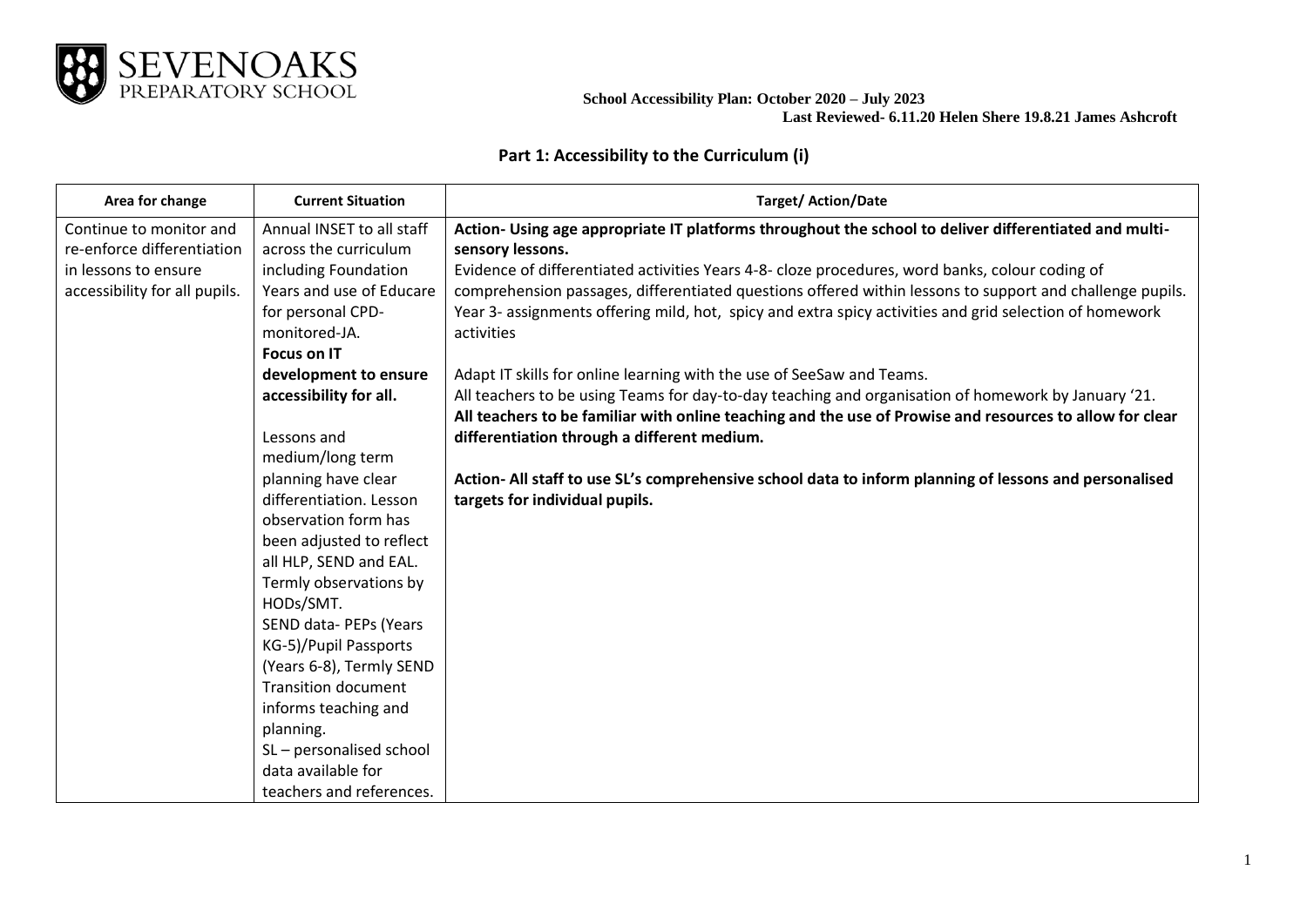

| Promoting 'Quality First'<br>teaching throughout the<br>school by enabling the<br>sharing of best practice<br>with differentiation in the<br>classroom. | PEPs/Pupil Passports<br>inform planning and<br>individual targets.<br>Peer/HOD lesson<br>observations.<br>Termly book scrutiny for<br>every year group with<br>targeted feedback.<br>SEND department well-<br>resourced to support<br>staff and pupils. | Teaching and Learning committee meet regularly to discuss new initiatives and best practice to inform<br>staff.<br>Action-HODs doing departmental observations and 'drop-in' visits to offer support and ensure 'Quality<br>First Teaching' across the departments and school.<br>HLP weekly videos with practical strategies to inspire staff and encourage best practice.<br>SEND department to start 'Pupil Pursuits', where SENCO shadows a specific pupil on the SEND register<br>to evaluate how support is working and offer staff practical advice/resources when teaching pupils<br>with learning difficulties. This also provides invaluable evidence for parents and any possible EHC plans. |
|---------------------------------------------------------------------------------------------------------------------------------------------------------|---------------------------------------------------------------------------------------------------------------------------------------------------------------------------------------------------------------------------------------------------------|---------------------------------------------------------------------------------------------------------------------------------------------------------------------------------------------------------------------------------------------------------------------------------------------------------------------------------------------------------------------------------------------------------------------------------------------------------------------------------------------------------------------------------------------------------------------------------------------------------------------------------------------------------------------------------------------------------|
| Promote IT throughout<br>school to support all<br>pupils.                                                                                               | Majority of staff are<br>using Teams for setting<br>work and setting<br>homework with clear<br>deadlines.                                                                                                                                               | Across school, staff to be confident using IT to support all children's learning as an integral part of their<br>teaching and ensure smooth transition to virtual teaching/learning as required- review July 2021-<br>RM/RB/T and L Committee.<br>IT department offer regular 'drop-in' clinics to support all staff-RM.<br><b>Action-Pre-Prep:</b><br>Sensory Circuits to be offered via videos for class teachers to ensure continuation of this much valued<br>support.                                                                                                                                                                                                                              |
|                                                                                                                                                         |                                                                                                                                                                                                                                                         | Prep:<br>Ensure all staff have IT INSET to familiarise themselves with Teams as normal method of working.<br>A range of visual resources- PowerPoints, videos to support all learning styles to be accessible on<br>Teams to support learning.<br>Homework to be consistently set on Teams from Years 6-8.<br>Sensory Circuits-videos to ensure support can continue virtually as necessary.<br>External Specialist support to be offered remotely where appropriate. Would like to extend this to offer<br>counselling to promote positive mental health and well-being throughout the school.                                                                                                         |
| Pupils with Specific<br>Learning Difficulties will                                                                                                      | Members of staff<br>provide a printed                                                                                                                                                                                                                   | A printed handout should always be available across the curriculum. Pupils will be encouraged to engage<br>actively with the handout e.g. highlight and annotate key points, turn a paragraph into bullet points,                                                                                                                                                                                                                                                                                                                                                                                                                                                                                       |
| have multi-sensory                                                                                                                                      | handout as an                                                                                                                                                                                                                                           | make the information into a mind map or copy a small portion of it with time to do it carefully because                                                                                                                                                                                                                                                                                                                                                                                                                                                                                                                                                                                                 |
| resources to support                                                                                                                                    | alternative for pupils to                                                                                                                                                                                                                               | the rest of the information can be stuck into their book.                                                                                                                                                                                                                                                                                                                                                                                                                                                                                                                                                                                                                                               |
| their learning                                                                                                                                          | highlight key information                                                                                                                                                                                                                               |                                                                                                                                                                                                                                                                                                                                                                                                                                                                                                                                                                                                                                                                                                         |
|                                                                                                                                                         | and annotate.                                                                                                                                                                                                                                           | Revision packs provided leading up to assessments for Y4-8.                                                                                                                                                                                                                                                                                                                                                                                                                                                                                                                                                                                                                                             |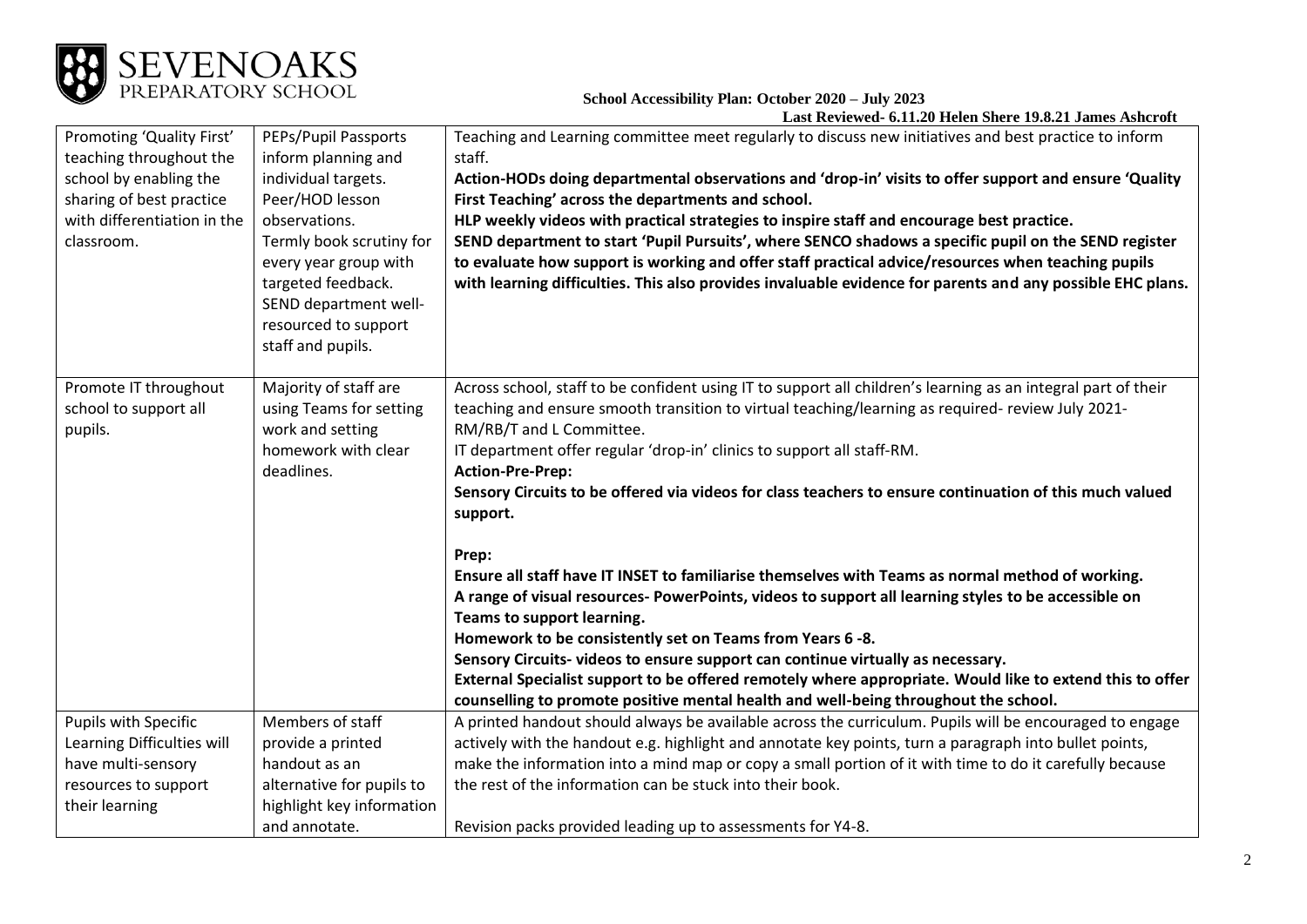

| Revision packs provided<br>for all children to<br>promote study skills and<br>techniques.                                                             | Action-Online OAKA CE resources to be used by all staff as a way of learning in all subject areas to<br>promote a visual, multi-sensory style of learning and provide support from live to virtual learning when<br>required. |
|-------------------------------------------------------------------------------------------------------------------------------------------------------|-------------------------------------------------------------------------------------------------------------------------------------------------------------------------------------------------------------------------------|
|                                                                                                                                                       | Booster clinics for core subjects in place to consolidate subject knowledge.                                                                                                                                                  |
| OAKA CE resources are                                                                                                                                 |                                                                                                                                                                                                                               |
| embedded in Years 7<br>and 8, which are<br>specifically designed for<br>pupils with learning<br>difficulties. Now offered<br>online since 'Lockdown'. | Teams provides clear and accessible subject based resources for all children to support all styles of<br>learning.                                                                                                            |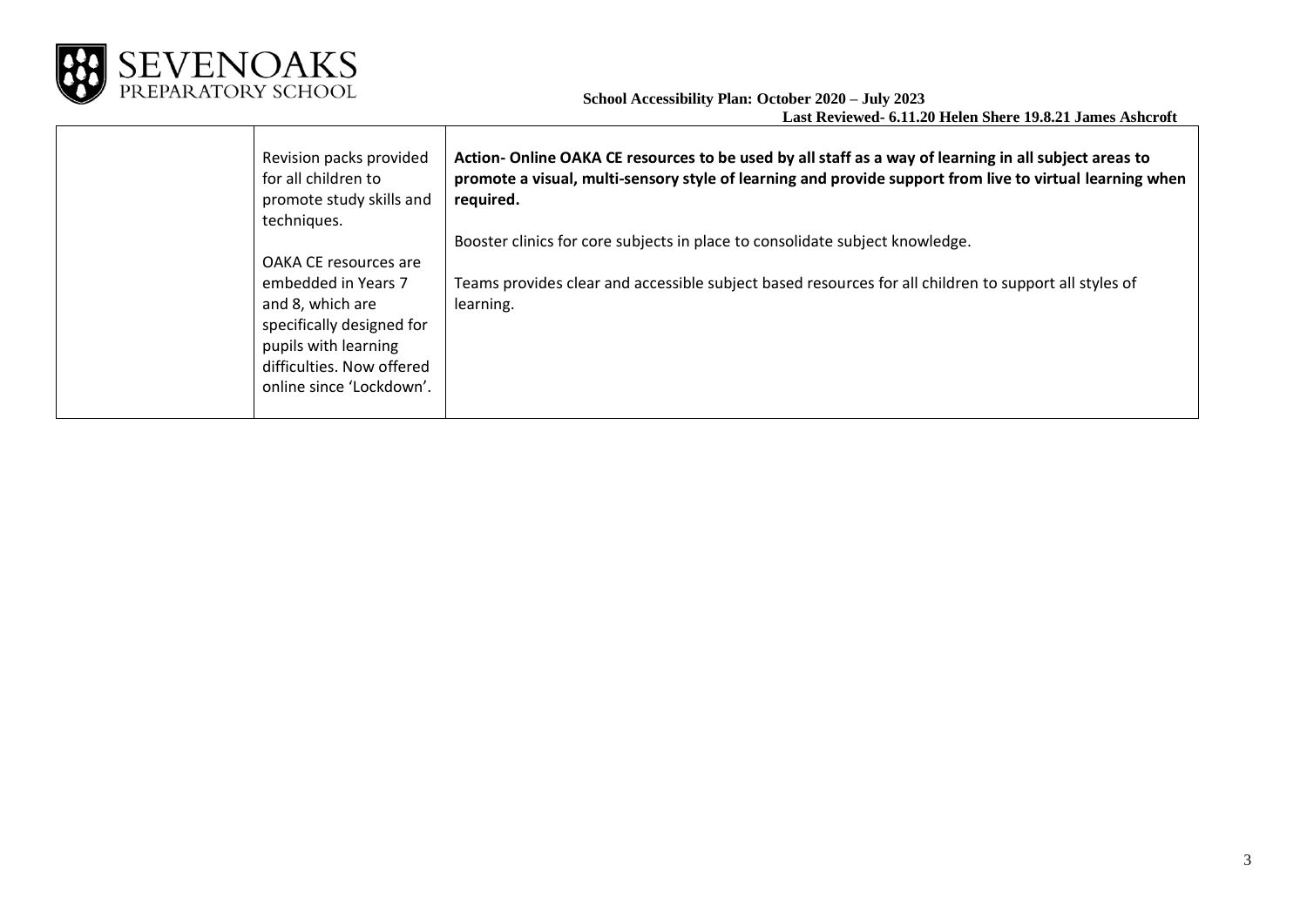

**Part 1: Accessibility to the Curriculum (ii)**

| Area for change                                                                                                                                                          | <b>Current Situation</b>                                                                                                                             | Target/Action/date                                                                                                                                                                                                                                                                                                                                                                                                                                                                             |
|--------------------------------------------------------------------------------------------------------------------------------------------------------------------------|------------------------------------------------------------------------------------------------------------------------------------------------------|------------------------------------------------------------------------------------------------------------------------------------------------------------------------------------------------------------------------------------------------------------------------------------------------------------------------------------------------------------------------------------------------------------------------------------------------------------------------------------------------|
| Tinted backgrounds and<br>dyslexia friendly font<br>used with IWB.<br>All worksheets / text $-$<br>based handouts will be                                                | Coloured overlays for<br>each form teacher-<br>Years 3-6.<br><b>Transition</b><br>document/PEPs/Pupil<br>Passports clearly                           | Dyslexic friendly font actively used across the subject areas.<br>Action-Presentation of exam papers across the curriculum have been reviewed to ensure papers are<br>easy to read with a clear font and accessible diagrams.<br>Pupils encouraged to use a dyslexic friendly font where appropriate when reading. Kindles with editable<br>font size and tinted backgrounds are encouraged if needed                                                                                          |
| laid out clearly and typed<br>in a dyslexic friendly style<br>font.                                                                                                      | identify an individual's<br>need.<br>Lesson observation                                                                                              | Tinted paper is available by the photocopier as an alternative to white and should be used with PEP/Pupil<br>Passport.                                                                                                                                                                                                                                                                                                                                                                         |
| Pupils who cannot read<br>black-on-white will not be<br>disadvantaged.                                                                                                   | format also highlights<br>this to ensure<br>appropriate adjustments<br>to promote 'Quality First<br>Teaching'.                                       | Tinted exercise books are available for those children with dyslexia and/or visual disturbance.<br>Text enlarged when necessary.                                                                                                                                                                                                                                                                                                                                                               |
| Pupil choice regarding the<br>means of communicating<br>knowledge will be offered<br>as a method of<br>differentiation that<br>benefits both SEND pupils<br>and the HLP. | All members of staff<br>offer choice in the way<br>knowledge is<br>communicated by pupils<br>in class and homework<br>assignments.<br>IPads now used | All staff to be offering a range of alternative methods of recording as part of day-to-day good classroom<br>practice.<br>PEPs/Pupil Passports /Transition documents inform all staff to ensure consistency between staff and<br>subject areas.                                                                                                                                                                                                                                                |
|                                                                                                                                                                          | throughout Years 7 and<br>8 as normal method of<br>learning.<br>Laptops used in class for<br>individuals when<br>recommended by Ed<br>Psych.         | Action- Voice activated technology - iPads and Dragon Speak to be used consistently for those pupils<br>with diagnosed hypermobility/dyspraxic issues.<br>Touch typing to be offered as an alternative method of recording and used consistently by all staff<br>teaching Year 5-8 for those pupils with a formal recommendation from an external specialist.<br>Early touch-typing clinics for Years 6-8- and COVID restrictions mean that this support is offered as part<br>of 1:1 session. |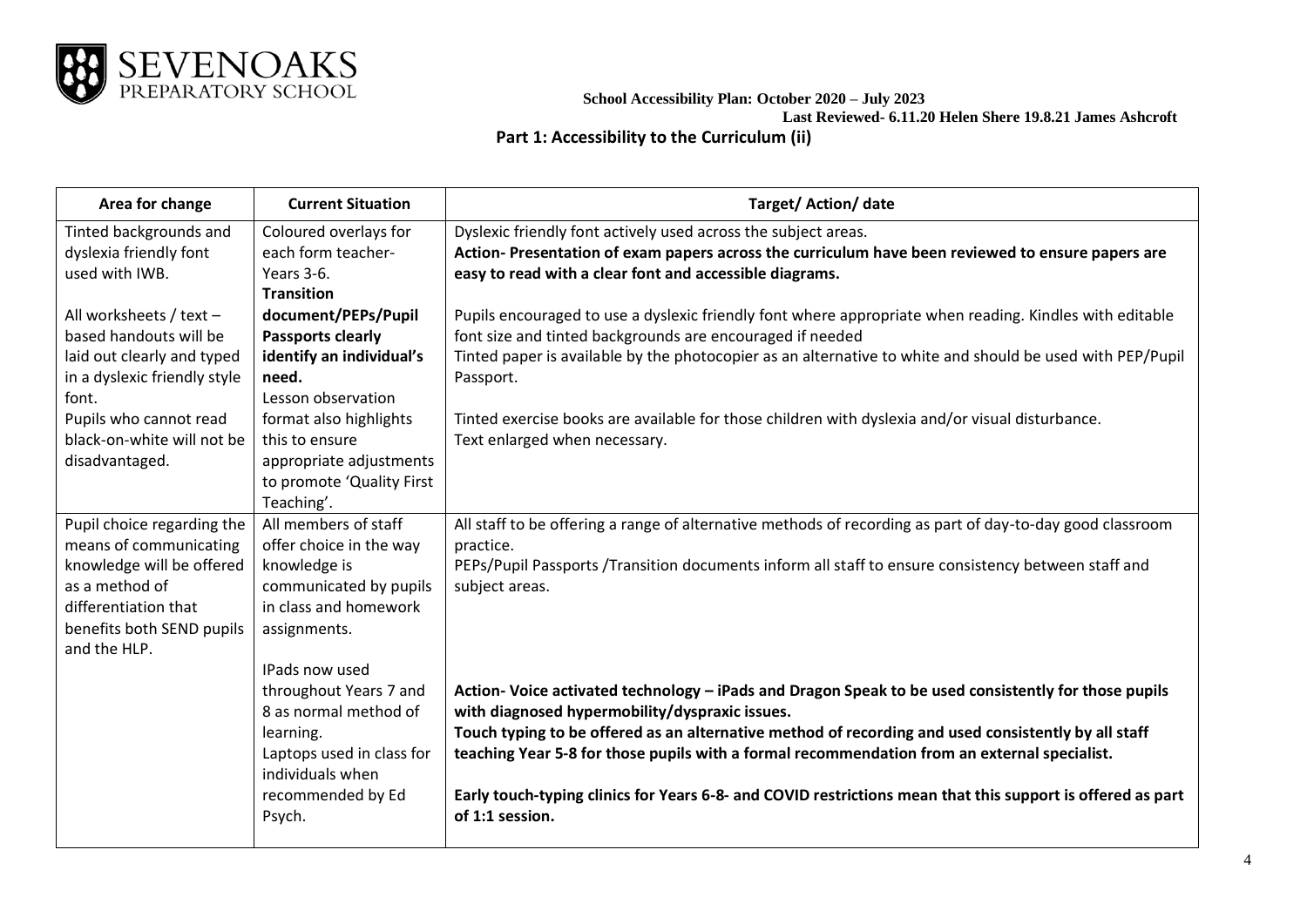

| Structured phonic            | RWI phonic scheme is      | Continue to ensure all new staff are fully trained in RWI and to designate a RWI co-ordinator to monitor |  |
|------------------------------|---------------------------|----------------------------------------------------------------------------------------------------------|--|
| programme to be              | now fully embedded into   | and track progress on a 6 weekly cycle.                                                                  |  |
| monitored across the Pre-    | the Pre-Prep curriculum   | TAs to be trained to lead small groups with confidence.                                                  |  |
| Prep from Nursery to         | with all staff trained.   |                                                                                                          |  |
| Year 2.                      |                           |                                                                                                          |  |
|                              |                           | Target Tracker has been purchased in order to help develop this point further and has been running for   |  |
|                              | Fully resourced           | year in the Pre-Prep.                                                                                    |  |
|                              | throughout the Pre-       | Action- Looking at transition from Year 2- Pre-Prep to Year 3 and 4 and how we can integrate school      |  |
|                              | Prep.                     | data and Target Tracker effectively together.                                                            |  |
| Pupils will not be           | All homework is now set   | As a consequence of 'Lockdown', the majority of staff in Years 6-8 are using Teams as a platform to set  |  |
| disadvantaged by an          | on Teams with clear       | homework assignments.                                                                                    |  |
| inability to record          | explanations of           | Regular INSET and support clinics offered by IT department to support staff.                             |  |
| homework assignments         | assignments,              | Review-HC/KM/LM                                                                                          |  |
| completely/legibly.          | supplementary             | Action: Working towards consistency between subject areas and developing staff confidence and            |  |
|                              |                           |                                                                                                          |  |
|                              | resources and             | proficiency.                                                                                             |  |
|                              | homework deadlines.       | Monitored continuously by IT department to embed Teams as a normal method of working and learning.       |  |
|                              |                           |                                                                                                          |  |
| Use of aids such as ear      | The provision of these is | Resources readily available to use when appropriate. PEPs/Pupil Passports/Transition document and        |  |
| defenders, coloured          | arranged by the SENCO     | SEND Newsletter clearly identify need.                                                                   |  |
| overlays, writing slopes,    | for those who require     |                                                                                                          |  |
| spell checkers, fidget aids, | them. They are            | Check requirements termly and annually                                                                   |  |
| move n sit cushions and      | encouraged positively in  | HS/KM to monitor continually through class observations Pupil Pursuit.                                   |  |
|                              | all classes.              |                                                                                                          |  |
| pencil grips will be         |                           |                                                                                                          |  |
| managed effectively by all   |                           |                                                                                                          |  |
| class teachers.              |                           |                                                                                                          |  |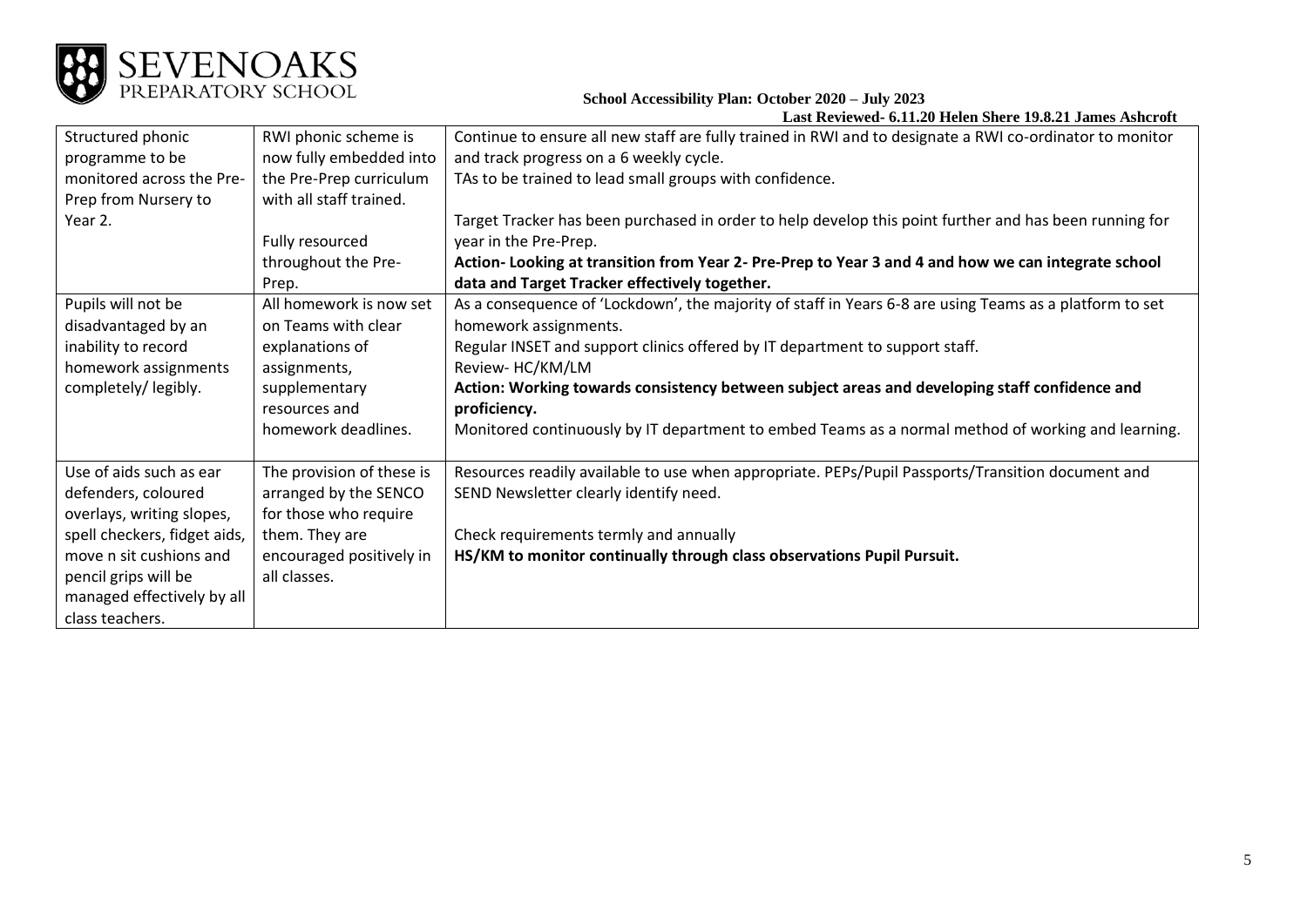

## **Part 1: Accessibility to the Curriculum (iii)**

| Area for change                                                                                                                                   | <b>Current Situation</b>                                                                                             | Target/Action/date                                                                                                                                                                                                                                                                                                                                                                                                                                                                                                                                                                                    |
|---------------------------------------------------------------------------------------------------------------------------------------------------|----------------------------------------------------------------------------------------------------------------------|-------------------------------------------------------------------------------------------------------------------------------------------------------------------------------------------------------------------------------------------------------------------------------------------------------------------------------------------------------------------------------------------------------------------------------------------------------------------------------------------------------------------------------------------------------------------------------------------------------|
| Pupils who have Learning<br>support will be taught<br>Study Skills and multi-<br>sensory revision<br>techniques such as Mind<br>Maps, flow charts | OAKA resources are<br>available online to all<br>pupils 7 and 8.<br>Study Skills techniques<br>are taught in support | Visual support for instructions and steps in a process/activity will be provided either on the whiteboard or<br>on handouts. Information given out in assembly will be given in small chunks and supported on the<br>website or reinforced by form teachers. Individual TAs will write instructions on strips of card, white<br>boards and encourage the children to listen actively. Encourage pupils to rehearse what they are<br>expected to do, to consolidate and clarify understanding.<br>Action- All subject staff to build up subject specific word banks/definitions to support all pupils. |
|                                                                                                                                                   | lessons.                                                                                                             | Staff to actively use online/paper OAKA revision resources Years 6-8.                                                                                                                                                                                                                                                                                                                                                                                                                                                                                                                                 |
|                                                                                                                                                   |                                                                                                                      | Booster clinics offered Year 8 to offer subject specific revision sessions.                                                                                                                                                                                                                                                                                                                                                                                                                                                                                                                           |
| Pupils will be offered<br>texts at a suitable<br>readability level or will<br>have the opportunity for                                            | Pupils and parents given<br>audio version or link to<br>YouTube.                                                     | Staff will know how to quickly get a rough idea of readability level of texts that they use, especially if<br>downloaded from the Internet.<br>Class texts offered with an audio alternative.                                                                                                                                                                                                                                                                                                                                                                                                         |
| the text to be read e.g.<br>peer reading activities.                                                                                              | A pen reader/Kindle/<br>IPad is available for<br>reading and writing                                                 | AG to extend reading materials in the library to ensure that a large range or readability texts are supplied.<br>Action- Introduce a bank of audio books in the newly refurbished library.                                                                                                                                                                                                                                                                                                                                                                                                            |
|                                                                                                                                                   | support.<br>Daily reading practice<br>with TAs.                                                                      | AG/JW monitor annually.                                                                                                                                                                                                                                                                                                                                                                                                                                                                                                                                                                               |
| Pupils with sensory and<br>social communication                                                                                                   | Daily Sensory Circuits is<br>offered by WP at the                                                                    | Staff are encouraged to be involved in the Socially Speaking sessions that involve the pupils that they<br>teach.                                                                                                                                                                                                                                                                                                                                                                                                                                                                                     |
| difficulties to be offered<br>targeted support.                                                                                                   | Prep School and by class<br>teachers at the Pre- Prep<br>for those pupils who                                        | Resources used are- 60 Mindful Minutes, 60 Sensory Minutes, The Art of Conversation and Mindful<br>colouring.                                                                                                                                                                                                                                                                                                                                                                                                                                                                                         |
|                                                                                                                                                   | have sensory issues.<br><b>Socially Speaking</b>                                                                     | Art therapy sessions offered by the Head of Art to individuals who need additional support.                                                                                                                                                                                                                                                                                                                                                                                                                                                                                                           |
|                                                                                                                                                   | sessions are offered as                                                                                              | Mental Health policy drawn up RC/HS and integrated into an updated PSHE policy                                                                                                                                                                                                                                                                                                                                                                                                                                                                                                                        |
|                                                                                                                                                   | an integral part of the                                                                                              | All pupils Years 3-8 emailed a guide to promoting positive mental health                                                                                                                                                                                                                                                                                                                                                                                                                                                                                                                              |
|                                                                                                                                                   | Pre-Prep curriculum.                                                                                                 | Action-Online counsellor to be considered to offer pupils support since 'Lockdown'.                                                                                                                                                                                                                                                                                                                                                                                                                                                                                                                   |
|                                                                                                                                                   |                                                                                                                      | Weekly online Ed Psych support working well for one particular pupil- new initiative this academic<br>year.                                                                                                                                                                                                                                                                                                                                                                                                                                                                                           |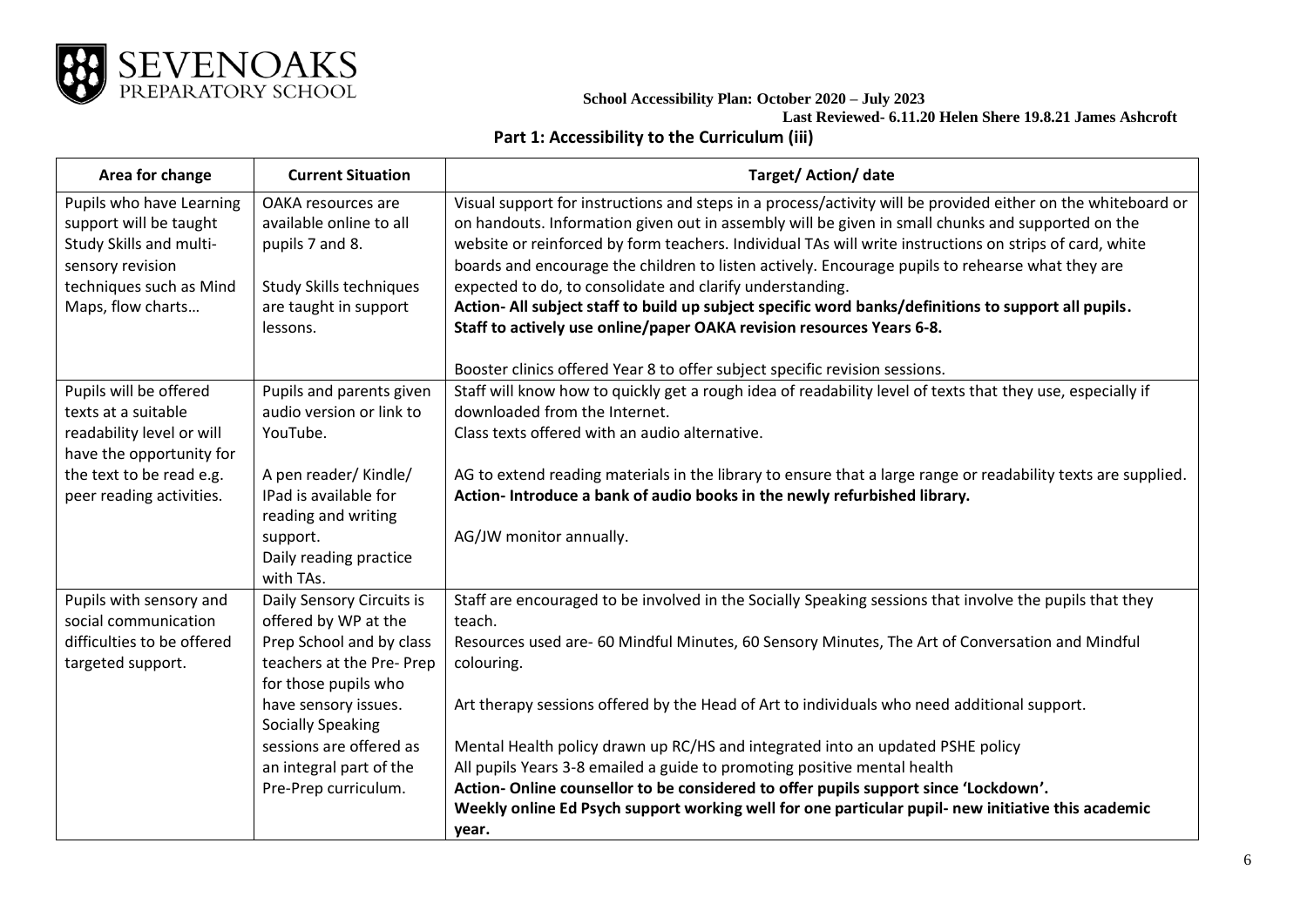

|                            | Lego Therapy offered to     |                                                                                                |
|----------------------------|-----------------------------|------------------------------------------------------------------------------------------------|
|                            | Year 3 to ease the          |                                                                                                |
|                            | transition to The Prep      |                                                                                                |
|                            | side.                       |                                                                                                |
| Subject specific           | Topic maps are being        | <b>Action-EAL</b>                                                                              |
| vocabulary will be made    | developed and used in       |                                                                                                |
| available to those with    | <b>KS1.</b>                 | Action-SEND- subject specific word banks/definitions to be built up online and used across the |
| EAL or a specific language | $KS$ 2/3 – Spelling         | curriculum consistently.                                                                       |
| comprehension difficulty   | Journals and 'Enabling      |                                                                                                |
|                            | Packs' used across the      |                                                                                                |
|                            | Prep School as a            |                                                                                                |
|                            | transferrable resource.     |                                                                                                |
| Communication with staff   | All staff receive a regular | On-going and reviewed continuously through termly meetings with SL and Year groups to analyse  |
|                            | <b>SEND Newsletter with</b> | individual data and adapt provision of support in place.                                       |
|                            | recommendations and         | Weekly TA meetings to review class intervention groups.                                        |
|                            | summaries of any            |                                                                                                |
|                            | reports done across the     | ISA's employed for individual pupils.                                                          |
|                            | school.                     |                                                                                                |
|                            | Parent meetings are also    | Successful application of EHC plans                                                            |
|                            | minuted/recorded using      | Relations with external staff increased with regular online meetings.                          |
|                            | Teams to ensure that all    |                                                                                                |
|                            | staff are aware of any      | Action- Initiated SEND HUB for local SENCOs to share best practice via Teams                   |
|                            | concerns.                   |                                                                                                |
|                            | SEND online files and       |                                                                                                |
|                            | 3sYS                        |                                                                                                |
|                            | Formal ROC (Record of       |                                                                                                |
|                            | Concern) forms are in       |                                                                                                |
|                            | both staff rooms.           |                                                                                                |
|                            | Weekly SEND meetings        |                                                                                                |
|                            | are held with staff and     |                                                                                                |
|                            | TAs.                        |                                                                                                |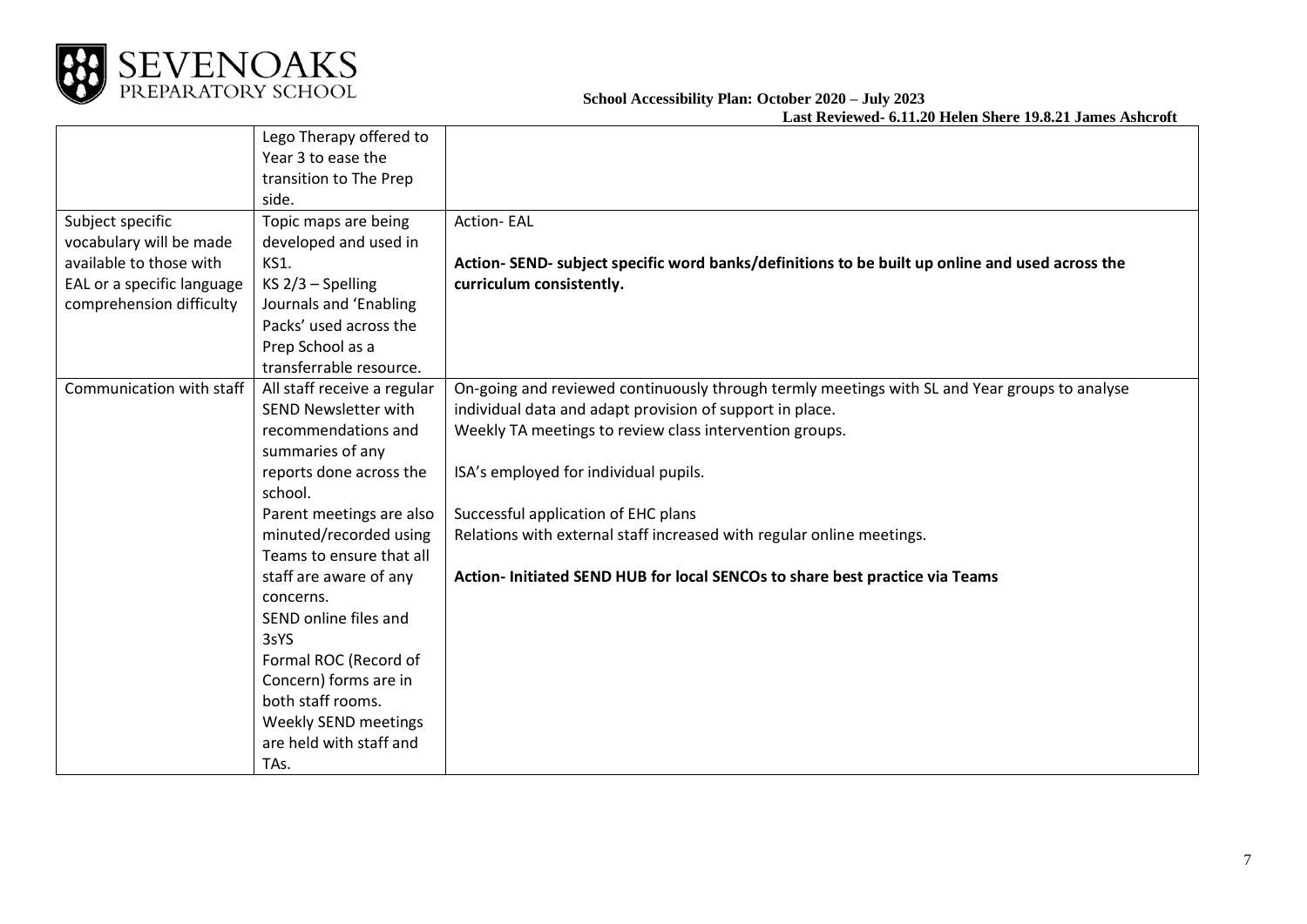

**Last Reviewed- 6.11.20 Helen Shere 19.8.21 James Ashcroft Part 2: Accessibility to the Buildings and Grounds**

## **The School's Layout and Facilities**

Sevenoaks Prep's accommodation comprises of a mixture of converted farmhouses, a new Centenary Centre consisting of airy subject based classrooms, library, science lab and art room, modern purpose built classroom structures on both the Pre-Prep and Prep site and some temporary buildings.

In the Pre-Prep School, much of the teaching takes place on the ground floor. The age and layout of the building means that there is no disabled access to the first floor and that the corridors and toilet facilities would not allow for wheel chair access. Planning permission was granted in 2011 for a 4 stage programme of work. During 2014-15 four new classrooms were built which create indoor and outdoor space for Kindergarten and Reception children. The next phase was a ground floor extension of the dining facilities and new kitchen which was opened in February 2017.

In the meantime, the school's plans to accommodate a child or teacher with a disability that the Pre-Prep School cannot accommodate currently, will be addressed by rehousing a class or classes within the Pre-Prep ground floor. Toilet facilities are available in various parts of the Pre-Prep with disabled toilet facilities on the ground floor of the main Pre-Prep building and Centenary Centre.

The Prep School has most of its accommodation on the ground floor. Where accommodation is on the first floor or rooms do not have appropriate disabled access, the school plans are to reorganise the room use to ensure that any pupil or member of staff can have the appropriate access to facilities for learning and teaching without being disadvantaged. The Oakery, which houses music and drama on the first floor, has a lift shaft built in which can easily be converted as necessary.

Adjustments can easily be made to accommodate temporary incapacitation to allow the full curriculum to be taught to that child/children or teacher. The rooms upstairs are designed to be just occasional use for individual visiting Music teachers and any children with disabilities can have their individual tuition in a more accessible room.

Toilet facilities are available in the School Hall, Main School House, The Oakery, Centenary Centre and Pre-Prep and all of these have disabled facilities.

All building developments from the year 2000 onwards have complied with statutory guidance for accessibility at the time of their design and construction. These are the School Hall, the Years 3, 4 and 5 classroom block, The Oakery, the Pre-Prep Hall, the refurbishment of the Main School House and the newly built Centenary Centre finished in February 2020.

Since 'Lockdown' March 2020, remote learning access has been implemented across the school through a variety of platforms including Tapestry, SeeSaw, Tap Google Meet and most recently Teams. Teams is now becoming an integral part of the teaching and learning process at The Prep, with the Pre-Prep adopting a more interactive virtual medium to suit the age of their pupils.